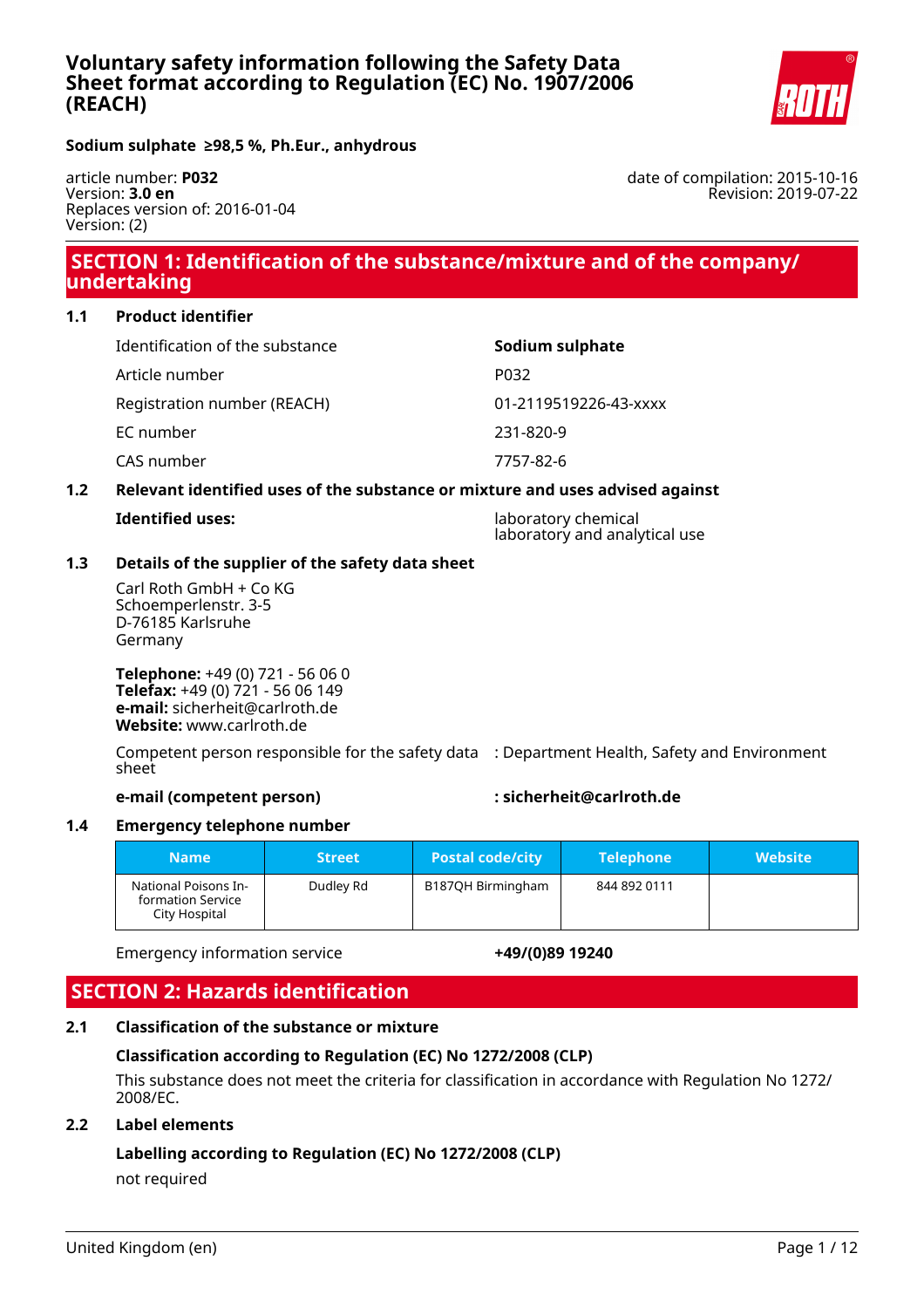

article number: **P032**

#### **Signal word** not required

#### **2.3 Other hazards**

There is no additional information.

### **SECTION 3: Composition/information on ingredients**

#### **3.1 Substances**

| Name of substance           | Sodium sulphate                 |
|-----------------------------|---------------------------------|
| Registration number (REACH) | 01-2119519226-43-xxxx           |
| EC number                   | 231-820-9                       |
| CAS number                  | 7757-82-6                       |
| Molecular formula           | Na <sub>2</sub> SO <sub>4</sub> |
| Molar mass                  | 142 $9/_{mol}$                  |

### **SECTION 4: First aid measures**

#### **4.1 Description of first aid measures**



#### **General notes**

Take off contaminated clothing.

#### **Following inhalation**

Provide fresh air. In all cases of doubt, or when symptoms persist, seek medical advice.

#### **Following skin contact**

Rinse skin with water/shower. In all cases of doubt, or when symptoms persist, seek medical advice.

#### **Following eye contact**

Rinse cautiously with water for several minutes. In all cases of doubt, or when symptoms persist, seek medical advice.

#### **Following ingestion**

Rinse mouth. Call a doctor if you feel unwell.

### **4.2 Most important symptoms and effects, both acute and delayed**

Nausea, Vomiting, Cardiovascular system

#### **4.3 Indication of any immediate medical attention and special treatment needed** none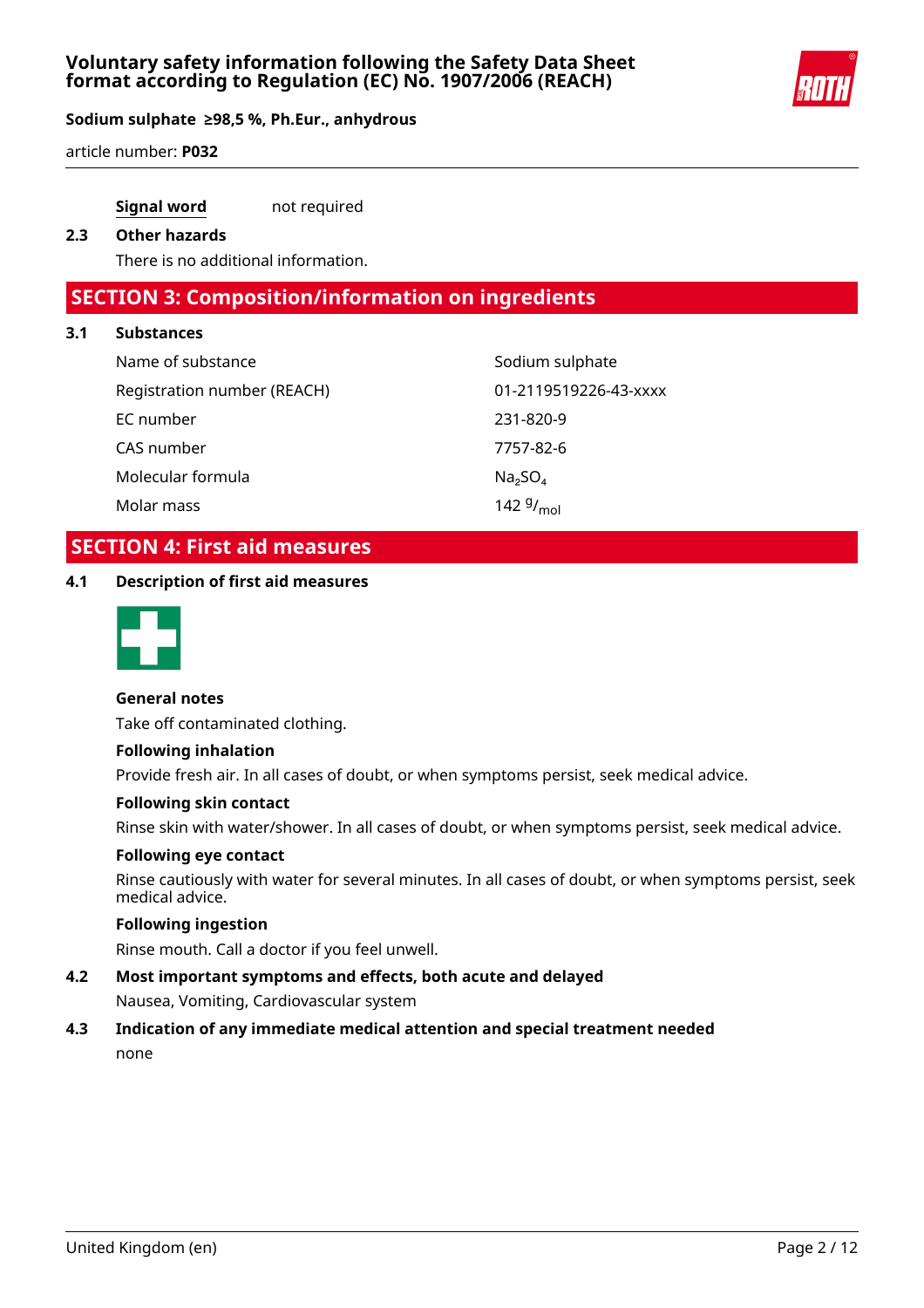

article number: **P032**

### **SECTION 5: Firefighting measures**

#### **5.1 Extinguishing media**



#### **Suitable extinguishing media**

Co-ordinate fire-fighting measures to the fire surroundings water spray, foam, dry extinguishing powder, carbon dioxide (CO2)

#### **Unsuitable extinguishing media**

water jet

**5.2 Special hazards arising from the substance or mixture** Non-combustible.

**Hazardous combustion products**

In case of fire may be liberated: sulphur oxides (SOx)

#### **5.3 Advice for firefighters**

Fight fire with normal precautions from a reasonable distance. Wear self-contained breathing apparatus.

### **SECTION 6: Accidental release measures**

**6.1 Personal precautions, protective equipment and emergency procedures**



**For non-emergency personnel**

Do not breathe dust.

**6.2 Environmental precautions**

Keep away from drains, surface and ground water.

#### **6.3 Methods and material for containment and cleaning up**

#### **Advice on how to contain a spill**

Covering of drains.

**Advice on how to clean up a spill**

Take up mechanically.

#### **Other information relating to spills and releases**

Place in appropriate containers for disposal.

#### **6.4 Reference to other sections**

Hazardous combustion products: see section 5. Personal protective equipment: see section 8. Incompatible materials: see section 10. Disposal considerations: see section 13.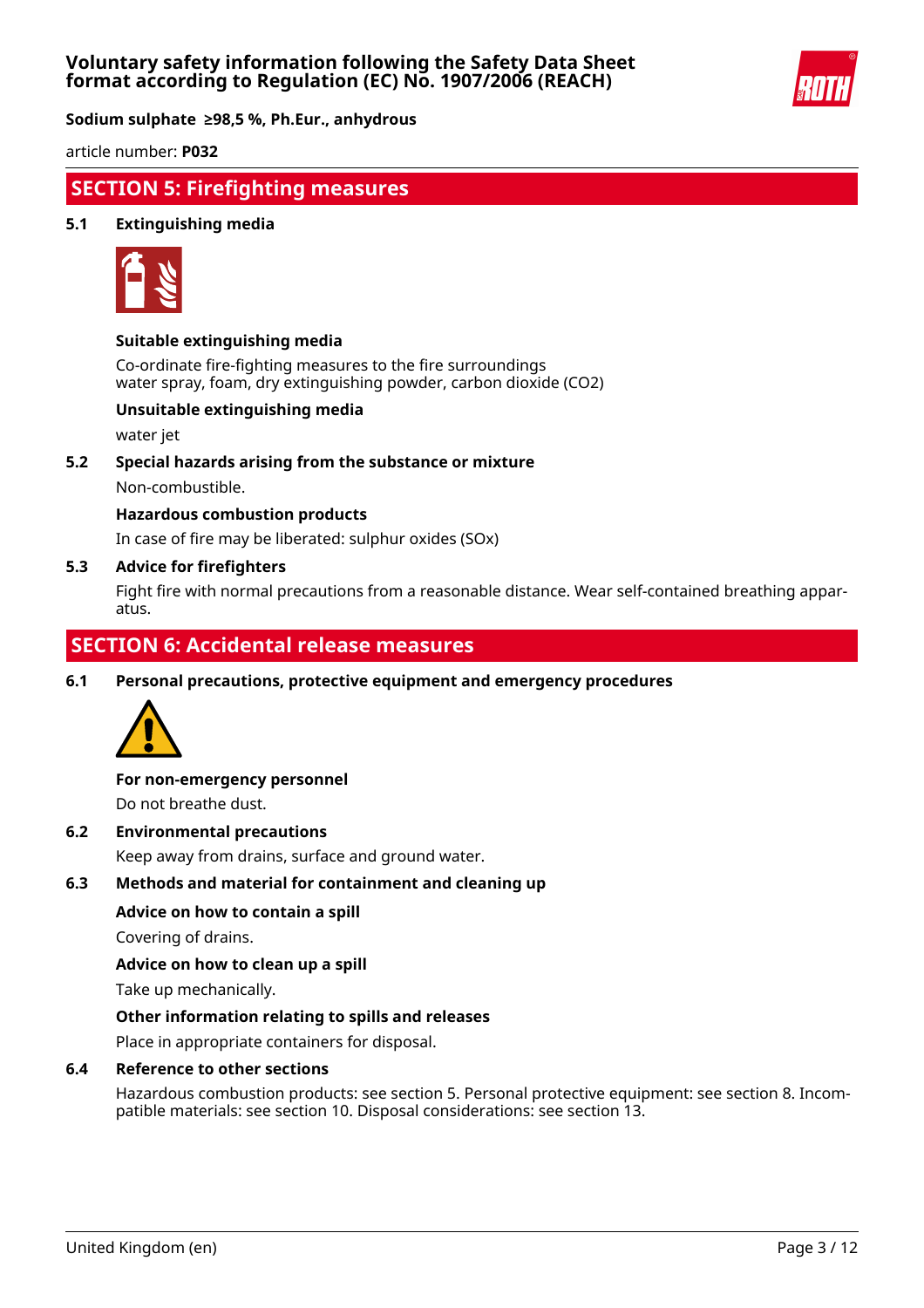

article number: **P032**

### **SECTION 7: Handling and storage**

**7.1 Precautions for safe handling**

Avoid dust formation.

# **Advice on general occupational hygiene**

Keep away from food, drink and animal feedingstuffs.

#### **7.2 Conditions for safe storage, including any incompatibilities**

Store in a dry place. Keep container tightly closed. Hygroscopic solid.

#### **Incompatible substances or mixtures**

Observe hints for combined storage.

#### **Consideration of other advice**

#### **• Ventilation requirements**

Use local and general ventilation.

#### **• Specific designs for storage rooms or vessels**

Recommended storage temperature: 15 – 25 °C.

#### **7.3 Specific end use(s)**

No information available.

### **SECTION 8: Exposure controls/personal protection**

#### **8.1 Control parameters**

#### **National limit values**

#### **Occupational exposure limit values (Workplace Exposure Limits)**

Data are not available.

#### **Relevant DNELs/DMELs/PNECs and other threshold levels**

#### **• human health values**

| <b>Endpoint</b> | <b>Threshold</b><br><b>level</b> | <b>Protection goal,</b><br>route of exposure | Used in           | <b>Exposure time</b>       |
|-----------------|----------------------------------|----------------------------------------------|-------------------|----------------------------|
| <b>DNEL</b>     | $3,2 \text{ mg/kg}$              | human, dermal                                | worker (industry) | chronic - systemic effects |
| <b>DNEL</b>     | $20 \text{ mg/m}^3$              | human, inhalatory                            | worker (industry) | chronic - systemic effects |
| <b>DNEL</b>     | $20 \text{ mg/m}^3$              | human, inhalatory                            | worker (industry) | chronic - local effects    |

#### **• environmental values**

| <b>Endpoint</b> | <b>Threshold level</b> | <b>Environmental compartment</b> | <b>Exposure time</b>         |
|-----------------|------------------------|----------------------------------|------------------------------|
| <b>PNEC</b>     | $11,09$ mg/            | freshwater                       | short-term (single instance) |
| <b>PNEC</b>     | 1,109 $mg/1$           | marine water                     | short-term (single instance) |
| <b>PNEC</b>     | 800 $mg/1$             | sewage treatment plant (STP)     | short-term (single instance) |
| <b>PNEC</b>     | 40,2 $mg/_{kq}$        | freshwater sediment              | short-term (single instance) |
| <b>PNEC</b>     | 4,02 $mg/kq$           | marine sediment                  | short-term (single instance) |
| <b>PNEC</b>     | 1,54 $mg/kq$           | soil                             | short-term (single instance) |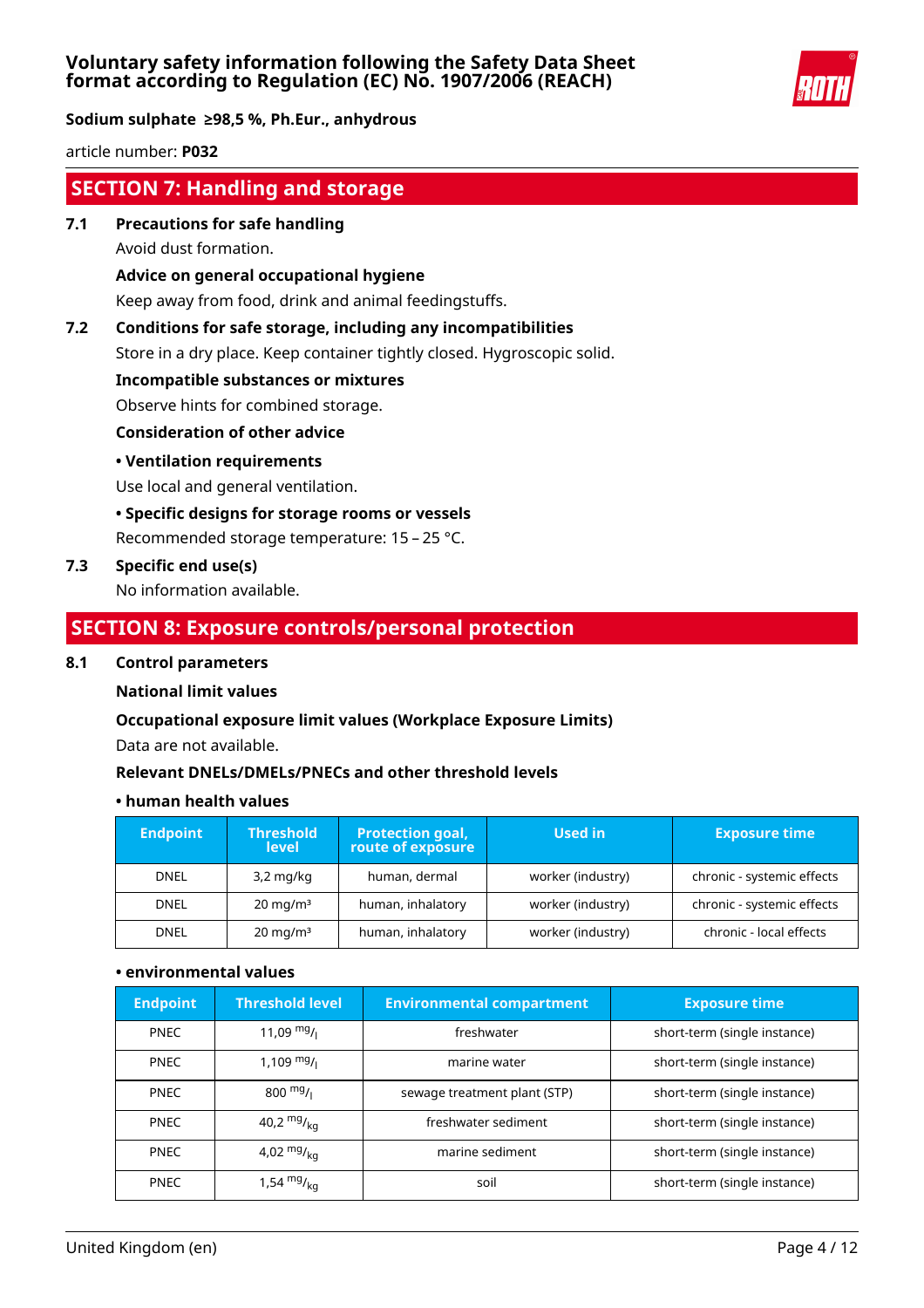

article number: **P032**

#### **8.2 Exposure controls**

#### **Individual protection measures (personal protective equipment)**

#### **Eye/face protection**



Use safety goggle with side protection.

#### **Skin protection**



#### **• hand protection**

Wear suitable gloves. Chemical protection gloves are suitable, which are tested according to EN 374.

#### **• type of material**

NBR (Nitrile rubber)

#### **• material thickness**

>0,11 mm

#### **• breakthrough times of the glove material**

>480 minutes (permeation: level 6)

#### **• other protection measures**

Take recovery periods for skin regeneration. Preventive skin protection (barrier creams/ointments) is recommended.

#### **Respiratory protection**



Respiratory protection necessary at: Dust formation. Particulate filter device (EN 143). P1 (filters at least 80 % of airborne particles, colour code: White).

#### **Environmental exposure controls**

Keep away from drains, surface and ground water.

### **SECTION 9: Physical and chemical properties**

#### **9.1 Information on basic physical and chemical properties**

#### **Appearance**

| Physical state                         | solid                             |
|----------------------------------------|-----------------------------------|
| Colour                                 | white                             |
| Odour                                  | odourless                         |
| Odour threshold                        | No data available                 |
| Other physical and chemical parameters |                                   |
| pH (value)                             | 5,2 – 8 (water: 50 $9/1$ , 20 °C) |
| Melting point/freezing point           | 888 °C                            |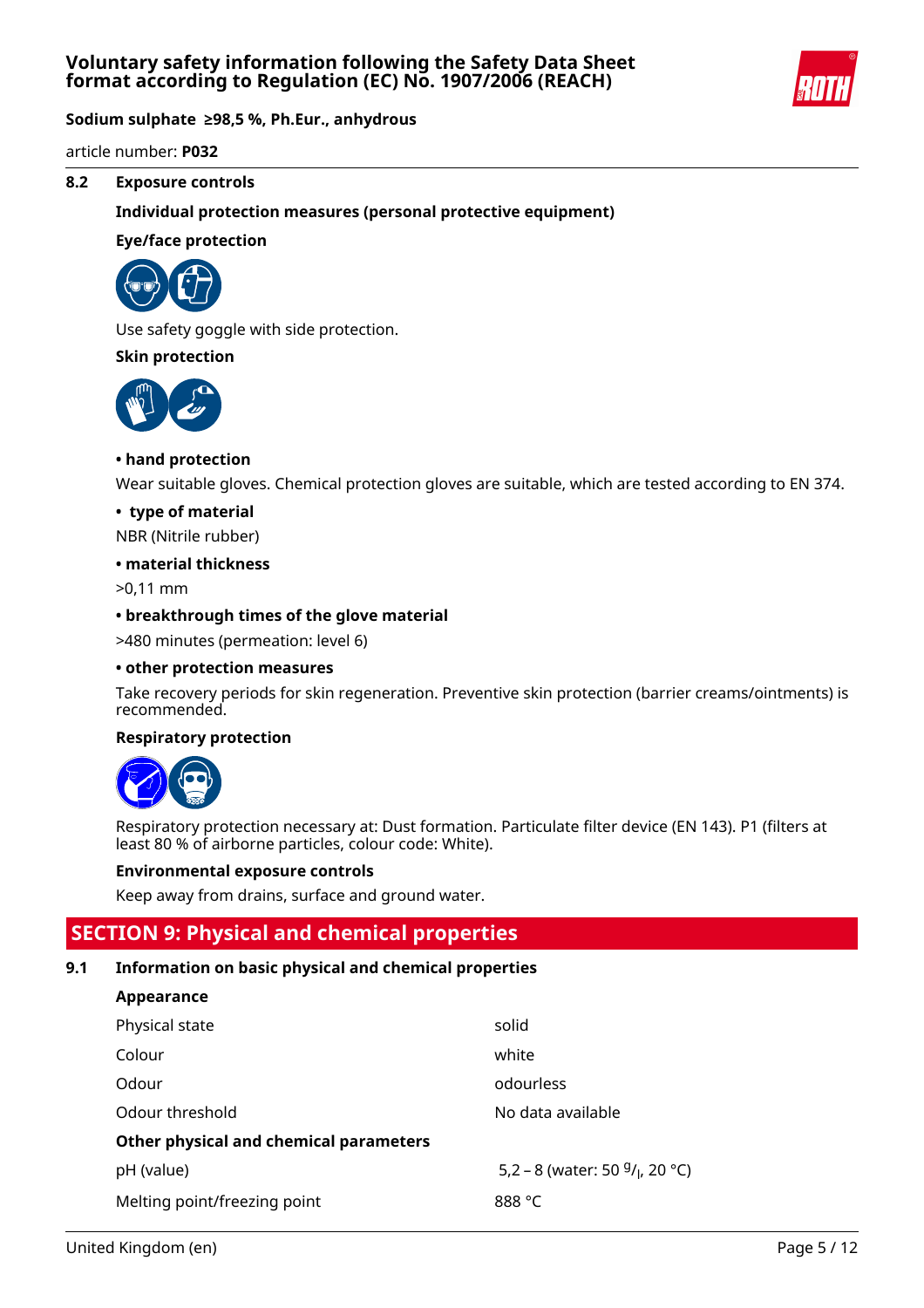### **Voluntary safety information following the Safety Data Sheet format according to Regulation (EC) No. 1907/2006 (REACH)**



#### **Sodium sulphate ≥98,5 %, Ph.Eur., anhydrous**

#### article number: **P032**

| Initial boiling point and boiling range                                                     | This information is not available.             |
|---------------------------------------------------------------------------------------------|------------------------------------------------|
| Flash point                                                                                 | not applicable                                 |
| Evaporation rate                                                                            | no data available                              |
| Flammability (solid, gas)                                                                   | These information are not available            |
| <b>Explosive limits</b>                                                                     |                                                |
| • lower explosion limit (LEL)                                                               | this information is not available              |
| • upper explosion limit (UEL)                                                               | this information is not available              |
| Explosion limits of dust clouds                                                             | these information are not available            |
| Vapour pressure                                                                             | This information is not available.             |
| Density                                                                                     | 2,7 $9/$ <sub>cm</sub> at 20 °C                |
| Vapour density                                                                              | This information is not available.             |
| Relative density                                                                            | Information on this property is not available. |
| Solubility(ies)                                                                             |                                                |
| Water solubility                                                                            | 200 <sup>g</sup> / <sub>l</sub> at 20 °C       |
| Partition coefficient                                                                       |                                                |
| n-octanol/water (log KOW)                                                                   | This information is not available.             |
| Auto-ignition temperature                                                                   | >400 °C at 99,4 kPa                            |
| Decomposition temperature                                                                   | >884 °C (ECHA)                                 |
| Viscosity                                                                                   | not relevant (solid matter)                    |
| <b>Explosive properties</b>                                                                 | Shall not be classified as explosive           |
| Oxidising properties                                                                        | none                                           |
| $\bigcap_{i=1}^{n}$ and $\bigcup_{i=1}^{n}$ and $\bigcap_{i=1}^{n}$ and $\bigcap_{i=1}^{n}$ |                                                |

#### **9.2 Other information**

There is no additional information.

### **SECTION 10: Stability and reactivity**

#### **10.1 Reactivity**

This material is not reactive under normal ambient conditions.

#### **10.2 Chemical stability**

The material is stable under normal ambient and anticipated storage and handling conditions of temperature and pressure.

### **10.3 Possibility of hazardous reactions**

No known hazardous reactions

### **10.4 Conditions to avoid**

Keep away from heat. Decompostion takes place from temperatures above: >884 °C.

## **10.5 Incompatible materials**

There is no additional information.

### **10.6 Hazardous decomposition products**

Hazardous combustion products: see section 5.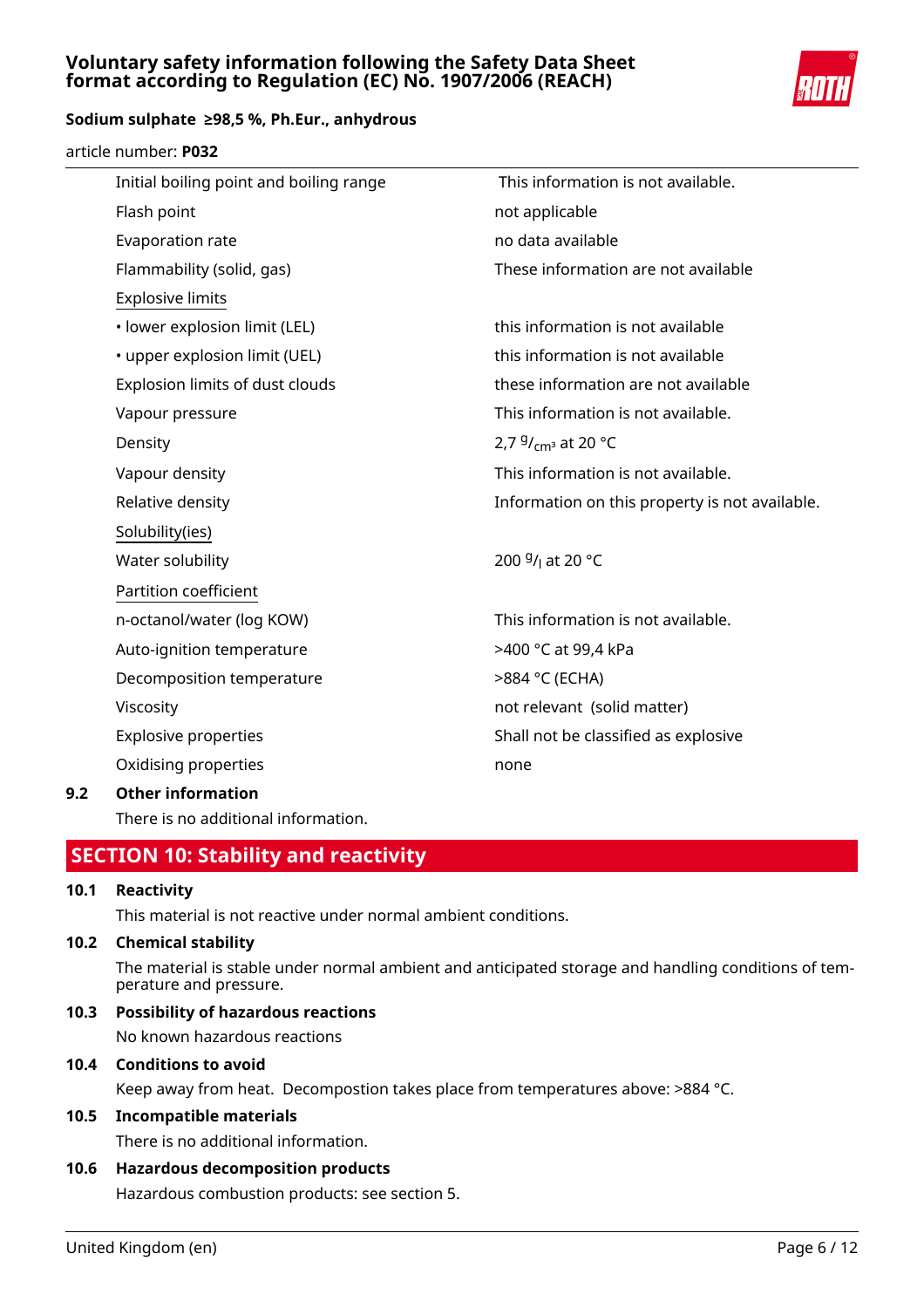

article number: **P032**

### **SECTION 11: Toxicological information**

#### **11.1 Information on toxicological effects**

#### **Acute toxicity**

Shall not be classified as acutely toxic.

| <b>Exposure route</b> | <b>Endpoint</b> | <b>Value</b>           | <b>Species</b> | Source |
|-----------------------|-----------------|------------------------|----------------|--------|
| oral                  | LD50            | $>2.000 \frac{mg}{kg}$ | rat            | ECHA   |

#### **Skin corrosion/irritation**

Shall not be classified as corrosive/irritant to skin.

#### **Serious eye damage/eye irritation**

Shall not be classified as seriously damaging to the eye or eye irritant.

#### **Respiratory or skin sensitisation**

Shall not be classified as a respiratory or skin sensitiser.

#### **Summary of evaluation of the CMR properties**

Shall not be classified as germ cell mutagenic, carcinogenic nor as a reproductive toxicant

#### **• Specific target organ toxicity - single exposure**

Shall not be classified as a specific target organ toxicant (single exposure).

#### **• Specific target organ toxicity - repeated exposure**

Shall not be classified as a specific target organ toxicant (repeated exposure).

#### **Aspiration hazard**

Shall not be classified as presenting an aspiration hazard.

#### **Symptoms related to the physical, chemical and toxicological characteristics**

#### **• If swallowed**

vomiting, nausea, gastrointestinal complaints

#### **• If in eyes**

causes slight to moderate irritation

#### **• If inhaled**

Inhalation of dust may cause irritation of the respiratory system

#### **• If on skin**

Frequently or prolonged contact with skin may cause dermal irritation

#### **Other information**

Other adverse effects: Cardiovascular system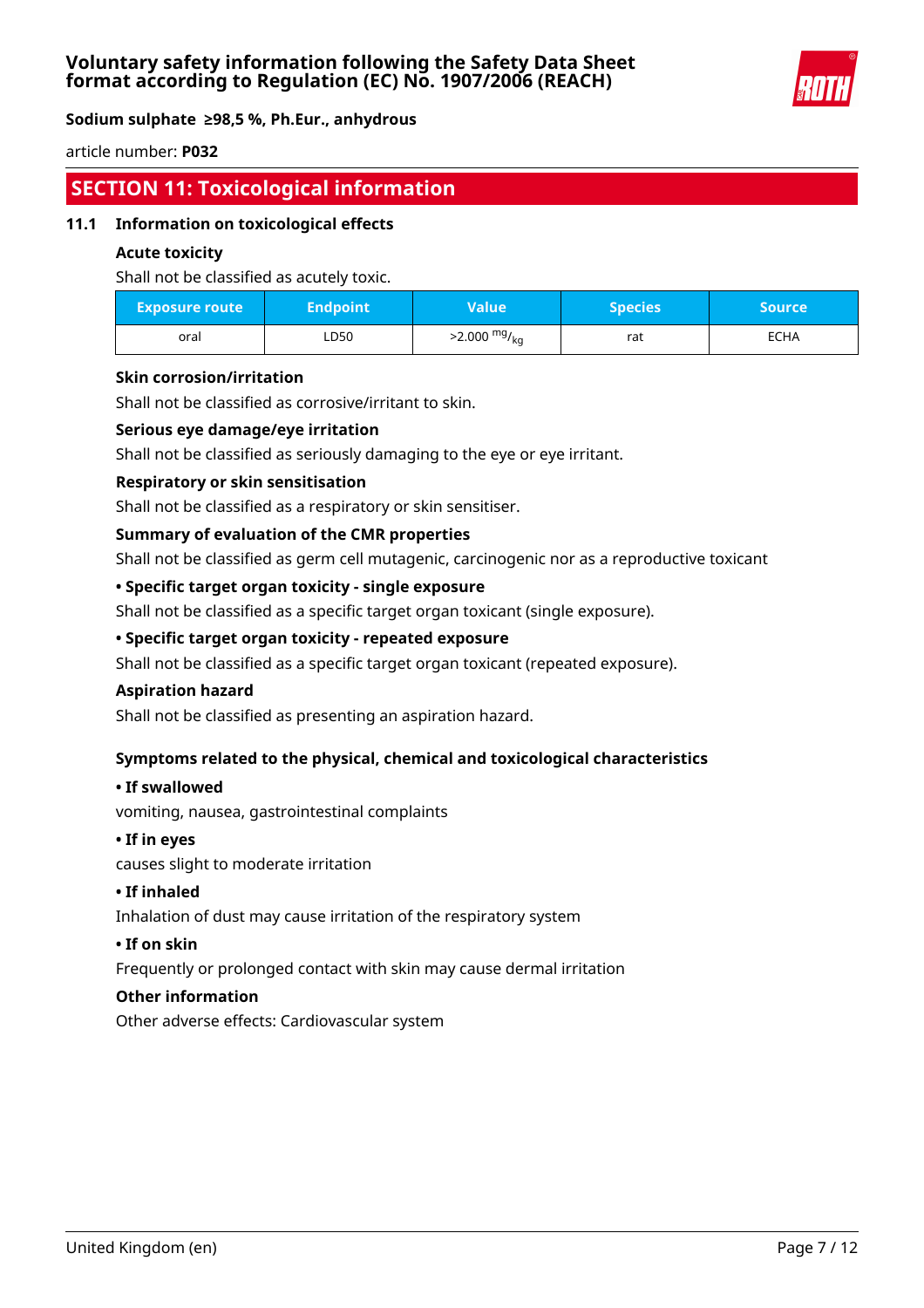

article number: **P032**

### **SECTION 12: Ecological information**

#### **12.1 Toxicity**

acc. to 1272/2008/EC: Shall not be classified as hazardous to the aquatic environment.

#### **Aquatic toxicity (acute)**

| <b>Endpoint</b> | Value       | <b>Species</b>        | <b>Source</b> | <b>Exposure</b><br>time |
|-----------------|-------------|-----------------------|---------------|-------------------------|
| LC50            | 7.960 $mg/$ | fish                  | <b>ECHA</b>   | 96 h                    |
| EC50            | 3.150 $mg/$ | aquatic invertebrates | <b>ECHA</b>   | 48 h                    |

#### **Aquatic toxicity (chronic)**

| <b>Endpoint</b> | Value        | <b>Species</b>        | <b>Source</b> | <b>Exposure</b><br>time |
|-----------------|--------------|-----------------------|---------------|-------------------------|
| EC50            | 1.698 $mg/1$ | aquatic invertebrates | <b>ECHA</b>   | 7 d                     |
| <b>NOEC</b>     | 269/1        | microorganisms        | <b>ECHA</b>   | 37 d                    |

#### **12.2 Process of degradability**

The methods for determining the biological degradability are not applicable to inorganic substances.

**12.3 Bioaccumulative potential**

Data are not available.

**12.4 Mobility in soil**

Data are not available.

- **12.5 Results of PBT and vPvB assessment** Data are not available.
- **12.6 Other adverse effects**

Data are not available.

### **SECTION 13: Disposal considerations**

#### **13.1 Waste treatment methods**



Consult the appropriate local waste disposal expert about waste disposal.

#### **Sewage disposal-relevant information**

Do not empty into drains.

#### **Sewage disposal-relevant information**

Do not empty into drains.

#### **13.2 Relevant provisions relating to waste**

The allocation of waste identity numbers/waste descriptions must be carried out according to the EEC, specific to the industry and process.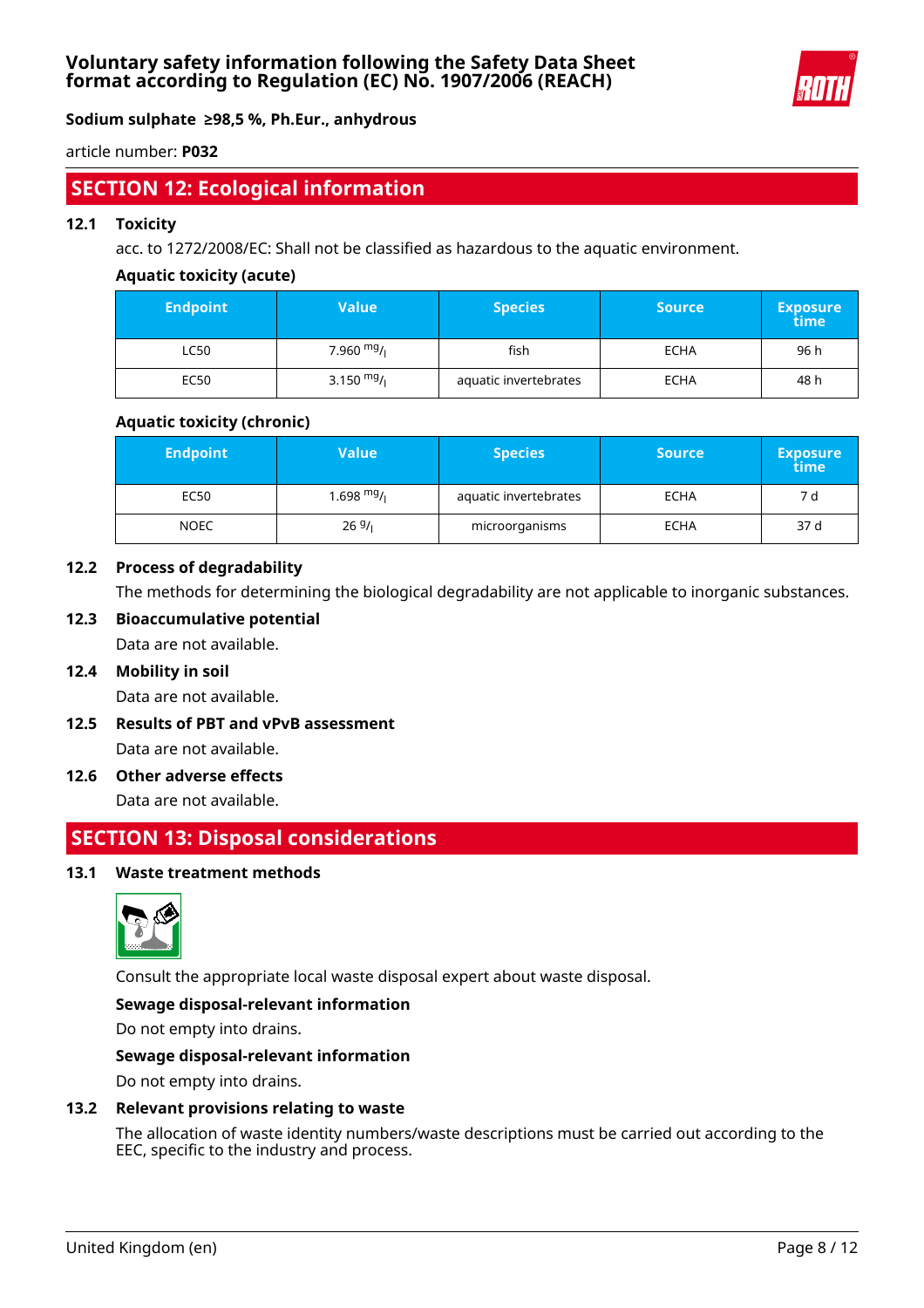

article number: **P032**

#### **13.3 Remarks**

Waste shall be separated into the categories that can be handled separately by the local or national waste management facilities. Please consider the relevant national or regional provisions.

### **SECTION 14: Transport information**

**14.1** UN number **14.1** UN number **14.2** UN proper shipping name not relevant **14.3** Transport hazard class(es) not relevant Class - **14.4** Packing group **14.4** Packing group **not relevant not assigned to a packing group 14.5** Environmental hazards **none (non-environmentally hazardous acc. to the danger**ous goods regulations)

#### **14.6 Special precautions for user**

There is no additional information.

**14.7 Transport in bulk according to Annex II of MARPOL and the IBC Code** The cargo is not intended to be carried in bulk.

#### **14.8 Information for each of the UN Model Regulations**

- **Transport of dangerous goods by road, rail and inland waterway (ADR/RID/ADN)** Not subject to ADR, RID and ADN.
- **International Maritime Dangerous Goods Code (IMDG)** Not subject to IMDG.
- **International Civil Aviation Organization (ICAO-IATA/DGR)**

Not subject to ICAO-IATA.

### **SECTION 15: Regulatory information**

**15.1 Safety, health and environmental regulations/legislation specific for the substance or mixture Relevant provisions of the European Union (EU)**

### **• Regulation 649/2012/EU concerning the export and import of hazardous chemicals (PIC)** Not listed.

# **• Regulation 1005/2009/EC on substances that deplete the ozone layer (ODS)**

Not listed.

**• Regulation 850/2004/EC on persistent organic pollutants (POP)**

Not listed.

**• Restrictions according to REACH, Annex XVII**

not listed

**• Restrictions according to REACH, Title VIII**

None.

**• List of substances subject to authorisation (REACH, Annex XIV)/SVHC - candidate list** not listed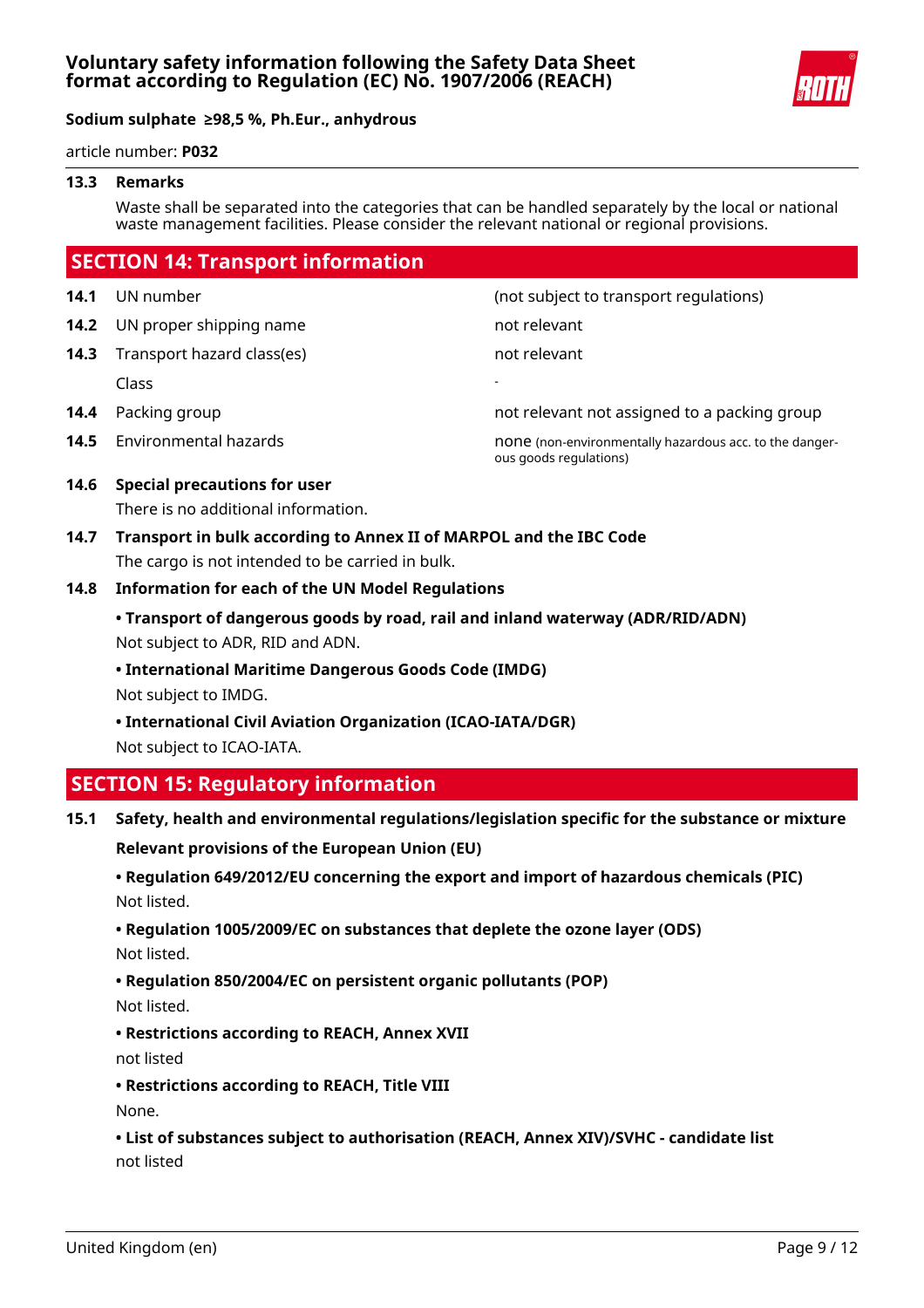

article number: **P032**

|           | • Seveso Directive                    |                                                                                                        |              |  |  |
|-----------|---------------------------------------|--------------------------------------------------------------------------------------------------------|--------------|--|--|
|           | 2012/18/EU (Seveso III)               |                                                                                                        |              |  |  |
| <b>No</b> | Dangerous substance/hazard categories | <b>Qualifying quantity (tonnes) for the ap-</b><br>plication of lower and upper-tier re-<br>quirements | <b>Notes</b> |  |  |
|           | not assigned                          |                                                                                                        |              |  |  |

**Directive 2011/65/EU on the restriction of the use of certain hazardous substances in electrical and electronic equipment (RoHS) - Annex II**

#### not listed

**Regulation 166/2006/EC concerning the establishment of a European Pollutant Release and Transfer Register (PRTR)**

not listed

**Directive 2000/60/EC establishing a framework for Community action in the field of water policy (WFD)**

not listed

**Regulation 98/2013/EU on the marketing and use of explosives precursors**

not listed

**Regulation 111/2005/EC laying down rules for the monitoring of trade between the Community and third countries in drug precursors**

not listed

#### **National inventories**

Substance is listed in the following national inventories:

| <b>Country</b> | <b>National inventories</b> | <b>Status</b>       |
|----------------|-----------------------------|---------------------|
| AU             | <b>AICS</b>                 | substance is listed |
| CA             | <b>DSL</b>                  | substance is listed |
| <b>CN</b>      | <b>IECSC</b>                | substance is listed |
| EU             | ECSI                        | substance is listed |
| EU             | REACH Reg.                  | substance is listed |
| JP             | <b>CSCL-ENCS</b>            | substance is listed |
| KR             | KECI                        | substance is listed |
| <b>MX</b>      | INSQ                        | substance is listed |
| <b>NZ</b>      | NZIOC                       | substance is listed |
| PH             | <b>PICCS</b>                | substance is listed |
| <b>TR</b>      | <b>CICR</b>                 | substance is listed |
| <b>TW</b>      | <b>TCSI</b>                 | substance is listed |
| US             | <b>TSCA</b>                 | substance is listed |

# **Legend**<br>AICS

AICS Australian Inventory of Chemical Substances<br>CICR Chemical Inventory and Control Regulation

CICR Chemical Inventory and Control Regulation

CSCL-ENCS List of Existing and New Chemical Substances (CSCL-ENCS)

DSL Domestic Substances List (DSL)

ECSI EC Substance Inventory (EINECS, ELINCS, NLP)

IECSC Inventory of Existing Chemical Substances Produced or Imported in China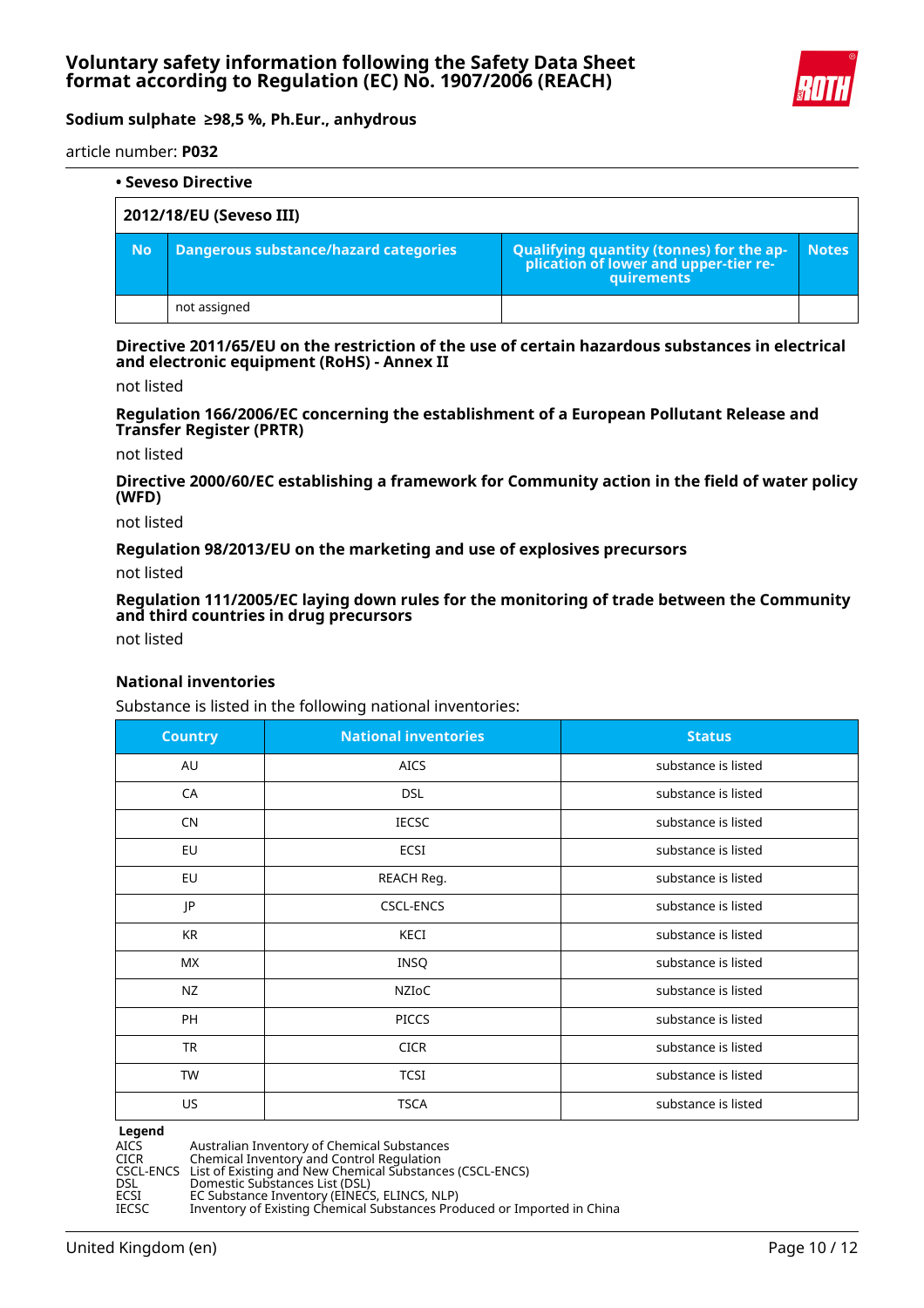

article number: **P032**

| Legend       |                                                           |
|--------------|-----------------------------------------------------------|
| INSO         | National Inventory of Chemical Substances                 |
| KECI         | Korea Existing Chemicals Inventory                        |
| NZIoC        | New Zealand Inventory of Chemicals                        |
| <b>PICCS</b> | Philippine Inventory of Chemicals and Chemical Substances |
|              | REACH Reg. REACH registered substances                    |
| <b>TCSI</b>  | Taiwan Chemical Substance Inventory                       |
| <b>TSCA</b>  | <b>Toxic Substance Control Act</b>                        |

#### **15.2 Chemical Safety Assessment**

No Chemical Safety Assessment has been carried out for this substance.

### **SECTION 16: Other information**

#### **16.1 Indication of changes (revised safety data sheet)**

| <b>Section</b> | <b>Former entry (text/value)</b>                                                   | <b>Actual entry (text/value)</b>                                                              | Safety-<br>relev-<br>ant |
|----------------|------------------------------------------------------------------------------------|-----------------------------------------------------------------------------------------------|--------------------------|
| 8.1            | Occupational exposure limit values (Workplace<br>Exposure Limits):<br>not relevant | Occupational exposure limit values (Workplace<br>Exposure Limits):<br>Data are not available. | yes                      |
| 8.1            |                                                                                    | $\cdot$ human health values:<br>change in the listing (table)                                 | yes                      |
| 8.1            |                                                                                    | • environmental values:<br>change in the listing (table)                                      | yes                      |
| 14.4           | Packing group:<br>not relevant                                                     | Packing group:<br>not relevant not assigned to a packing group                                | yes                      |
| 14.8           |                                                                                    | . International Civil Aviation Organization (ICAO-<br>IATA/DGR):<br>Not subject to ICAO-IATA. | yes                      |

#### **Abbreviations and acronyms**

| Abbr.           | <b>Descriptions of used abbreviations</b>                                                                                                                                                                                     |
|-----------------|-------------------------------------------------------------------------------------------------------------------------------------------------------------------------------------------------------------------------------|
| <b>ADN</b>      | Accord européen relatif au transport international des marchandises dangereuses par voies de navigation<br>intérieures (European Agreement concerning the International Carriage of Dangerous Goods by Inland Wa-<br>terways) |
| <b>ADR</b>      | Accord européen relatif au transport international des marchandises dangereuses par route (European<br>Agreement concerning the International Carriage of Dangerous Goods by Road)                                            |
| CAS             | Chemical Abstracts Service (service that maintains the most comprehensive list of chemical substances)                                                                                                                        |
| <b>CLP</b>      | Regulation (EC) No 1272/2008 on classification, labelling and packaging of substances and mixtures                                                                                                                            |
| <b>CMR</b>      | Carcinogenic, Mutagenic or toxic for Reproduction                                                                                                                                                                             |
| <b>DGR</b>      | Dangerous Goods Regulations (see IATA/DGR)                                                                                                                                                                                    |
| <b>DMEL</b>     | Derived Minimal Effect Level                                                                                                                                                                                                  |
| <b>DNEL</b>     | Derived No-Effect Level                                                                                                                                                                                                       |
| <b>EC50</b>     | Effective Concentration 50 %. The EC50 corresponds to the concentration of a tested substance causing 50<br>% changes in response (e.g. on growth) during a specified time interval                                           |
| <b>EINECS</b>   | European Inventory of Existing Commercial Chemical Substances                                                                                                                                                                 |
| <b>ELINCS</b>   | European List of Notified Chemical Substances                                                                                                                                                                                 |
| GHS             | "Globally Harmonized System of Classification and Labelling of Chemicals" developed by the United Nations                                                                                                                     |
| <b>IATA</b>     | International Air Transport Association                                                                                                                                                                                       |
| <b>IATA/DGR</b> | Dangerous Goods Regulations (DGR) for the air transport (IATA)                                                                                                                                                                |